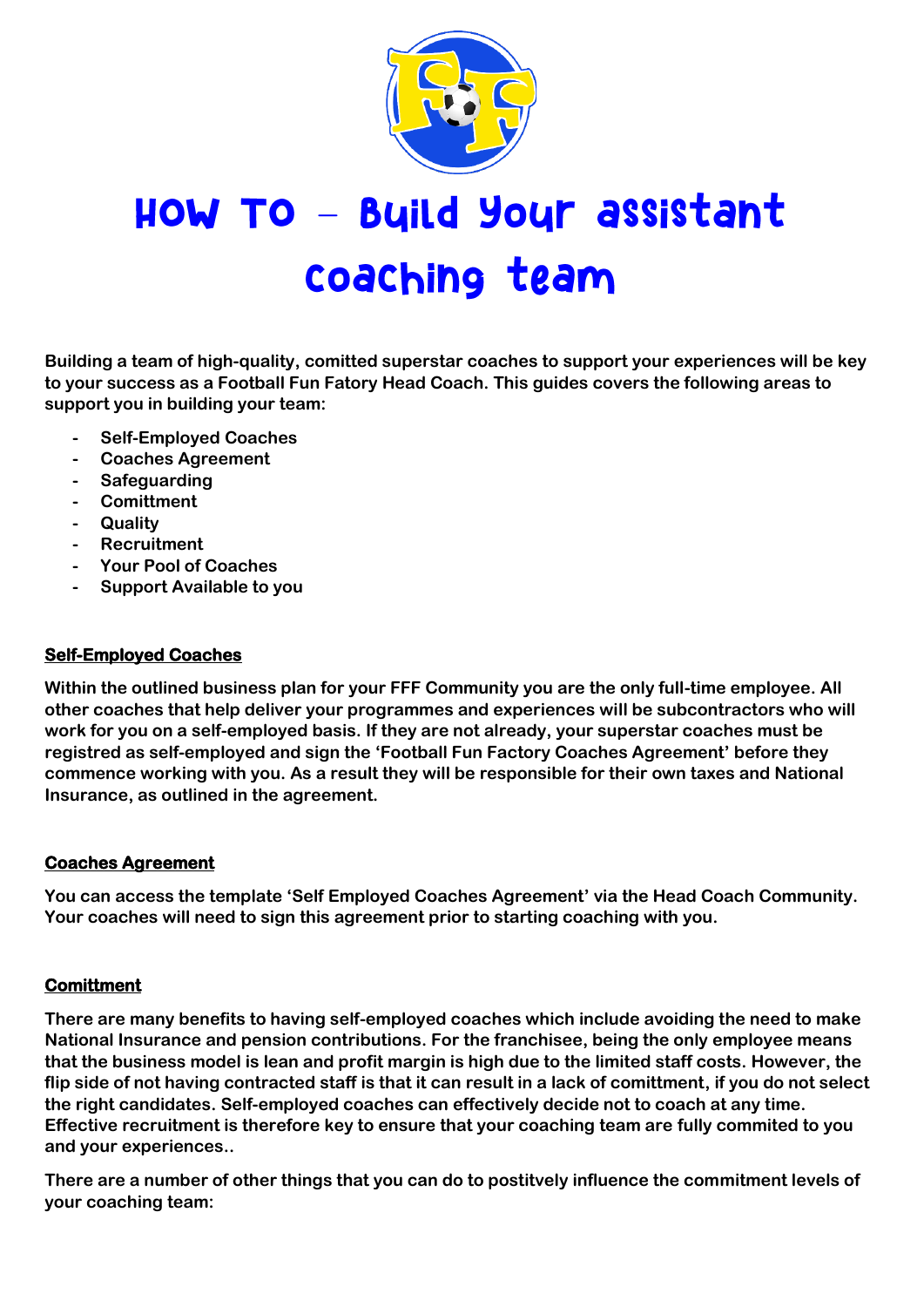- **1. Ensure that they complete the Assistant Coach training via the Assistant Coach Community.**
- **2. Talk to them about progression and future opportunities, which may include taking on their own FFF Community as a Head Coach (franchisee).**
- **3. Champion them across your social media channels to make them feel a real part of your programme and community.**
- **5. Pay them straight away upon receipt of their invoice. There is no need to delay as you have already recevied the fees for the experiences they have helped you deliver.**

### **Quality**

**Whilst we have some incredible experiences, it's the superstar coaches that bring them to life. Therefore recruiting a fantastic team of coaches will be key to the success of your FFF community.** 

### **Your Pool of Coaches**

**It is advisable to have a pool of coaches much larger than the number of coaches you need at anyone time. Should a coach let you down at any point you may then have back up options to cover sessions.**

### **Recruitment**

**When you first begin your Football Fun Factory Community you may already have some contacts who may be suitable to assist your delivery. If you need to recruit new coaches the following methods can be used:**

- **- Indeed – You can post job adverst online for free\***
- **- Social Media – You can advertise coaching opportunities on your social platforms**
- **- Website – The FFF website will have incoming enquires about coaching opportunities that will be passed to you from time to time if the person lives in your community**

**When assessing a person's suitability for the role it is vital that you see them coach. Your next step should be to put them in touch with the FFF Designated Safeguarding Lead who will organise their FFF DBS and check their certification status for FA Safeguarding and First Aid.**

### **\*Continuous Indeed Advert**

**As your franchise grows and develops you may need to add to your superstar coaching team. It is therefore recommended that you have a continuous job advert on Indeed so that you have a constant flow of applicants. Please follow these steps to create your advert:**

- **- Go to - <https://employers.indeed.com/>**
- **- Create and account and click 'Post a Job', top right of your screen.**

**Follow the information in the screenshots below to create your job advert:**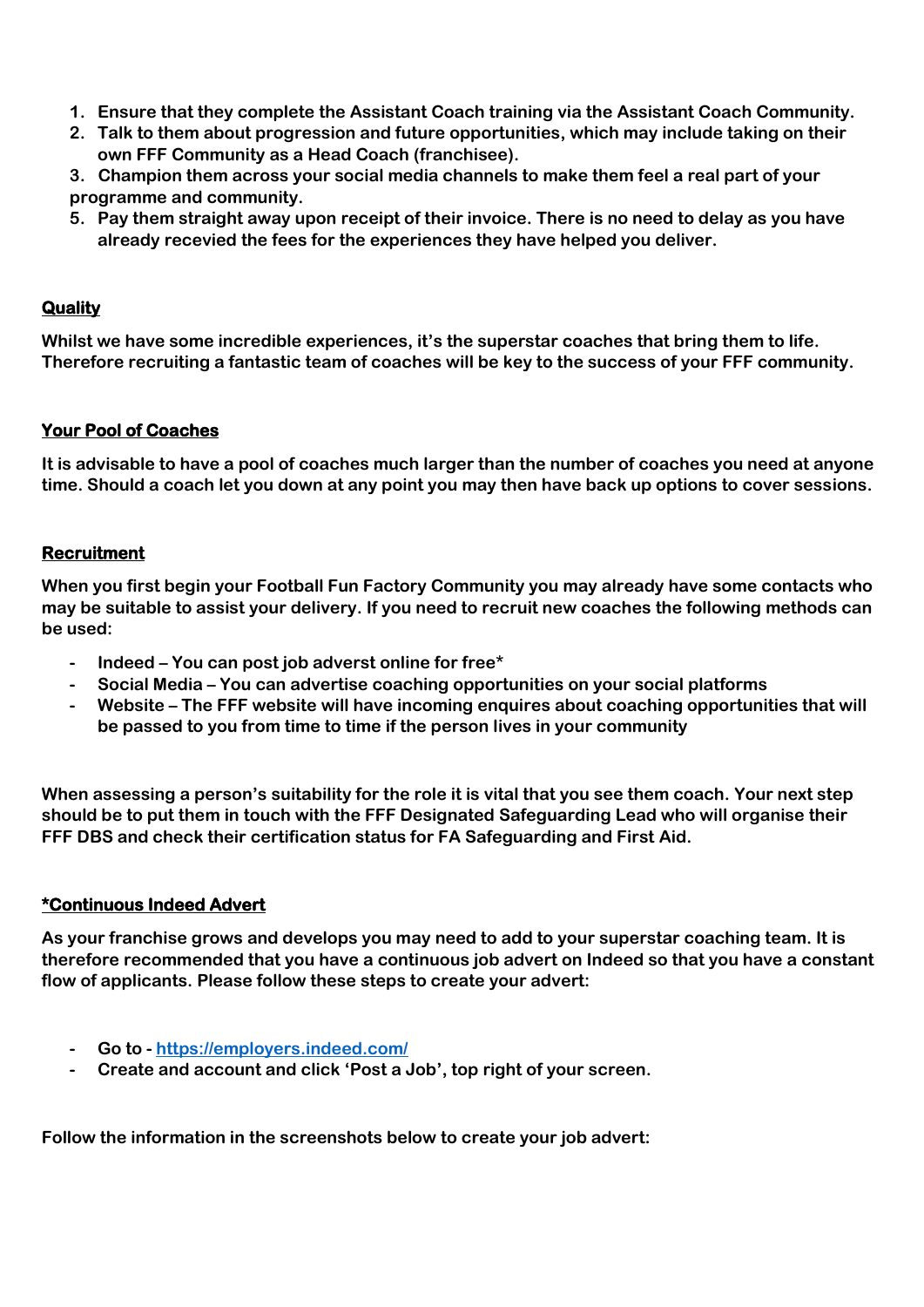### How do you want your location displayed to job seekers?



Job seekers will see a map with a highlighted radius.



#### Enter a street address \*

We'll share your street address with job seekers to help them calculate their commute.

| Town/City *      | Postcode |  |
|------------------|----------|--|
| Bury St. Edmunds | IP28     |  |

A We reformatted your address. Please review.



**Country: United Kingdom** 

### Let's get started

**Company Name: Football Fun Factory** 

### Your role in the hiring process

Owner / CEO

 $\checkmark$ 

### Job title \*

**Assistant Football Coach** 

#### What category does this job fall under? \*

Most Assistant Football Coach jobs fall within the following category(ies) on Indeed.

Sports Coaches & Instructors (Education & Instruction)

None of the above, please describe

### Where will an employee report to work? \*

 $\bigodot$  Employees will report to a specific address

Employees will not report to a specific address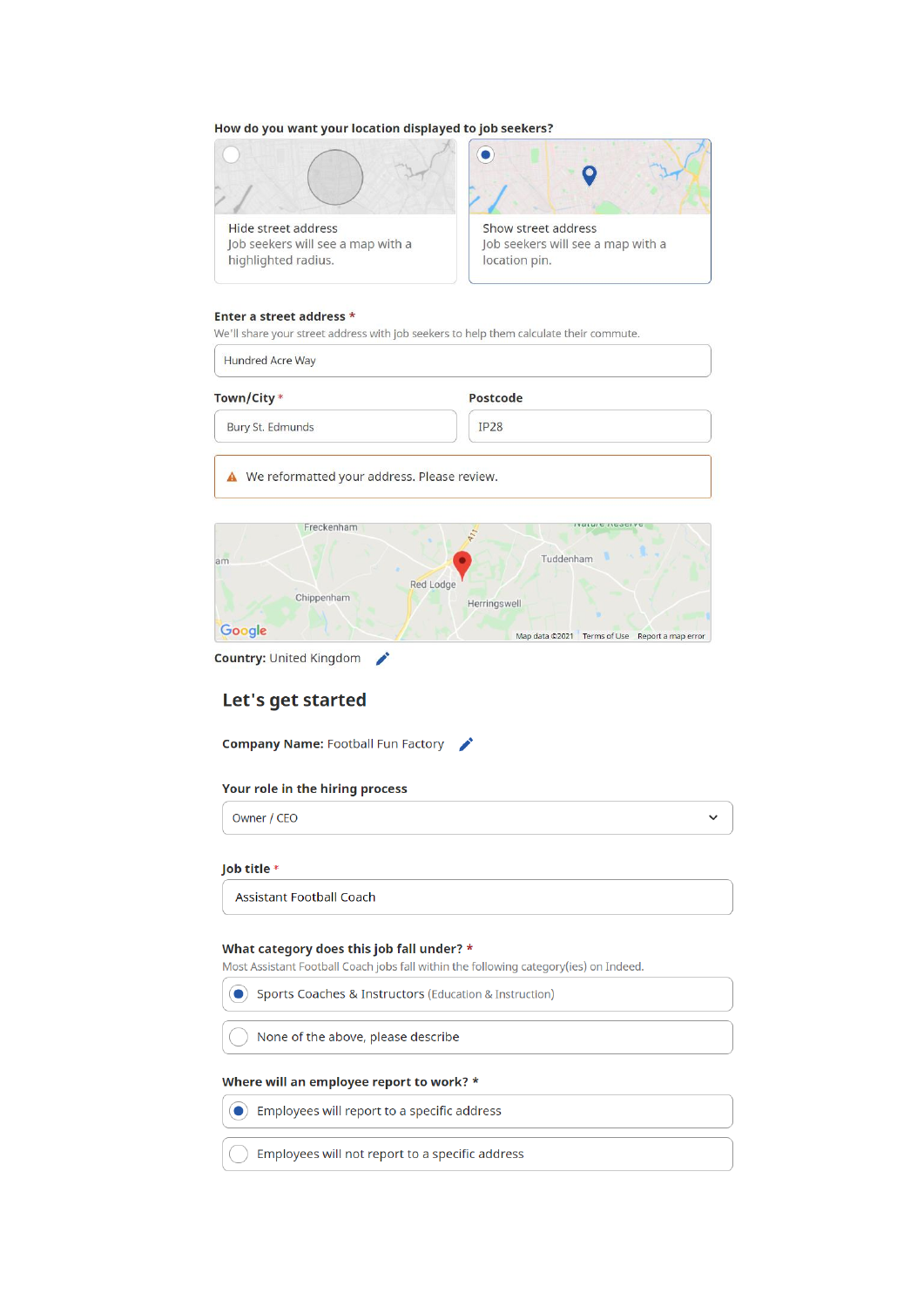Job posting will be displayed in: English

Can this job be performed remotely, meaning primarily from home? If so, we'll add a 'Remote' tag to your post

| <b>No</b>                                                                                      |                 |
|------------------------------------------------------------------------------------------------|-----------------|
| Temporarily due to COVID-19                                                                    |                 |
| Yes                                                                                            |                 |
| How many hires? *<br>This helps us match you with the right number of<br>applicants.<br>÷<br>1 |                 |
|                                                                                                |                 |
| <b>Back</b>                                                                                    | <b>Continue</b> |

### Once completed, click Continue.

| What type of employment is it? *                           |              |
|------------------------------------------------------------|--------------|
| Part-time                                                  | $\checkmark$ |
| How many hours per week?<br>4<br>What contract type is it? |              |
|                                                            |              |
| Temporary                                                  |              |
| Contract                                                   |              |
| Internship                                                 |              |
| Commission                                                 |              |
| Volunteer                                                  |              |
| Permanent                                                  |              |
| Apprenticeship                                             |              |

### **How long is the contract?**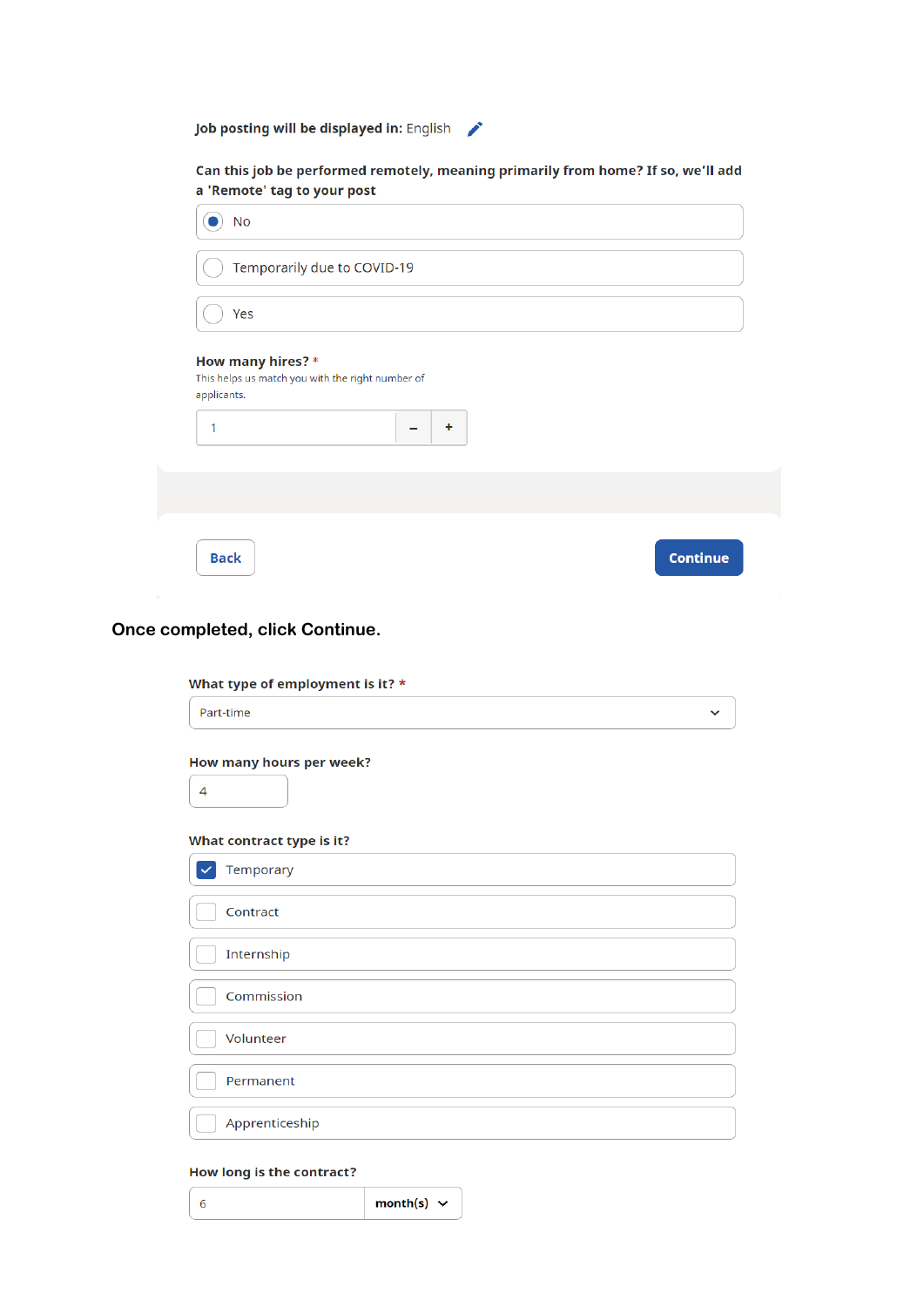| What is the schedule for this job? * |
|--------------------------------------|
| 8 hour shift                         |
| 10 hour shift                        |
| 12 hour shift                        |
| Day shift                            |
| Night shift                          |
| Monday to Friday                     |
| Holidays                             |
| Weekends                             |
| No weekends                          |
| Overtime                             |
| Other                                |

# Is there a planned start date for this job?

| $\bigcirc$ Yes |  |  |
|----------------|--|--|
|                |  |  |
| $\odot$ No     |  |  |

# **Salary & benefits**

### Compensation

| <b>Exact rate</b> |          |        |
|-------------------|----------|--------|
| 20                | per hour | $\sim$ |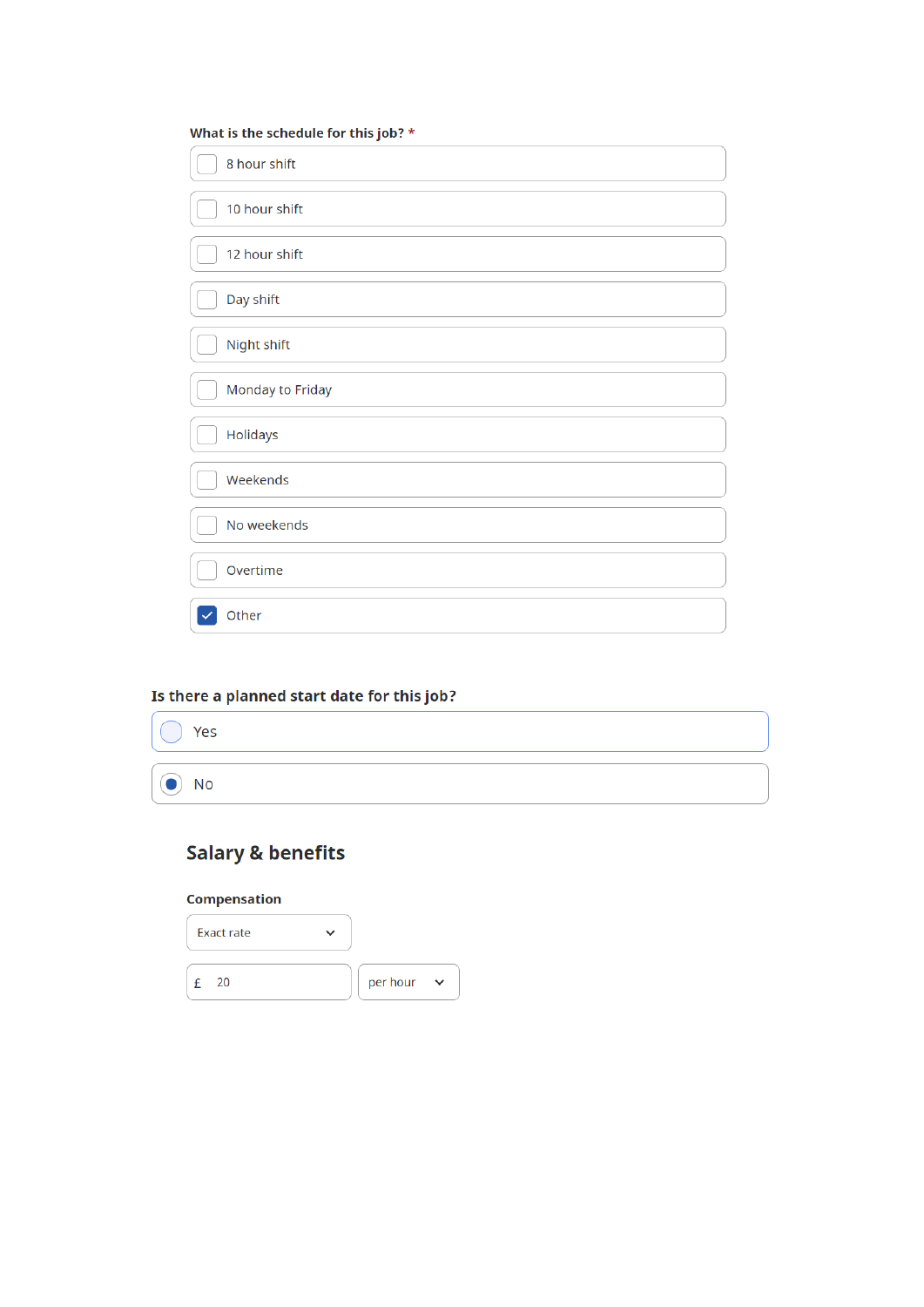### Are there any forms of supplemental pay offered?

| <b>Bonus scheme</b>    |
|------------------------|
| <b>Tips</b>            |
| Commission pay         |
| Signing bonus          |
| <b>Retention bonus</b> |
| Performance bonus      |
| Yearly bonus           |
| Safety bonus           |
| Quarterly bonus        |
| Other                  |

### Are any of the following benefits offered? \*

| Flexible schedule         |
|---------------------------|
| Work from home            |
| Discounted or free food   |
| On-site parking           |
| Profit sharing            |
| Company car               |
| Life insurance            |
| <b>Casual dress</b>       |
| Company events            |
| Private medical insurance |
| Private dental insurance  |
| Free or subsidised travel |
|                           |

### **Select None**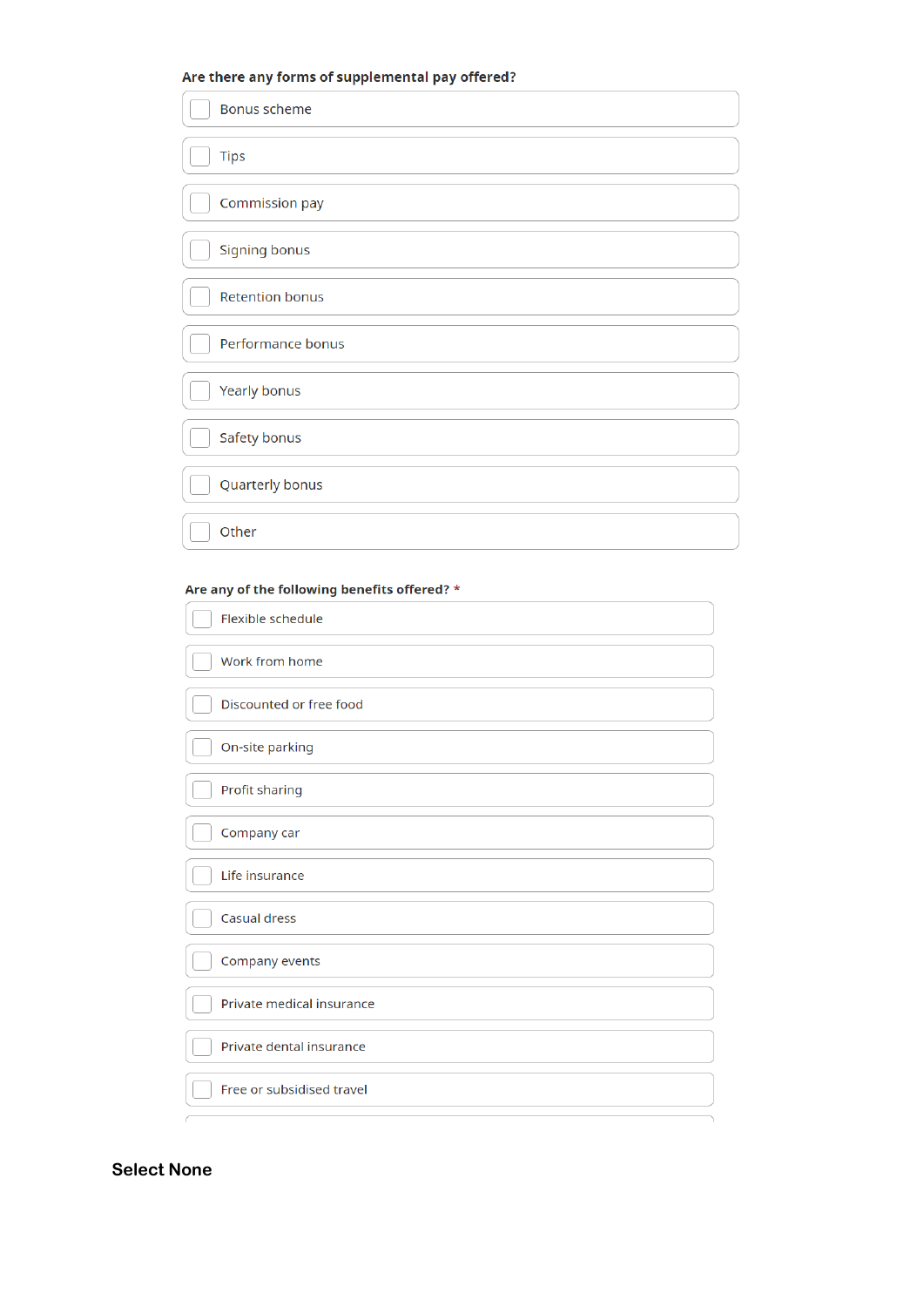# **Application settings \***

### How do you want to receive applications?

Email

### Do you want applicants to submit a resume?

 $\bullet$  Yes **No** 

Optional

### Is there an application deadline?

Yes

 $\bullet$ No

### Daily updates about this job and candidates will be sent to:

Do you want to let applicants start the conversation?

youremail@thefootballfunfactory.co.uk

 $\triangleright$  Also send an individual email update every time a new candidate applies



 $\checkmark$ 

Allow job seekers to message you about their applications. Messages will be sent to the same email address you added in Application Settings.



Wait and let Indeed decline them on your behalf.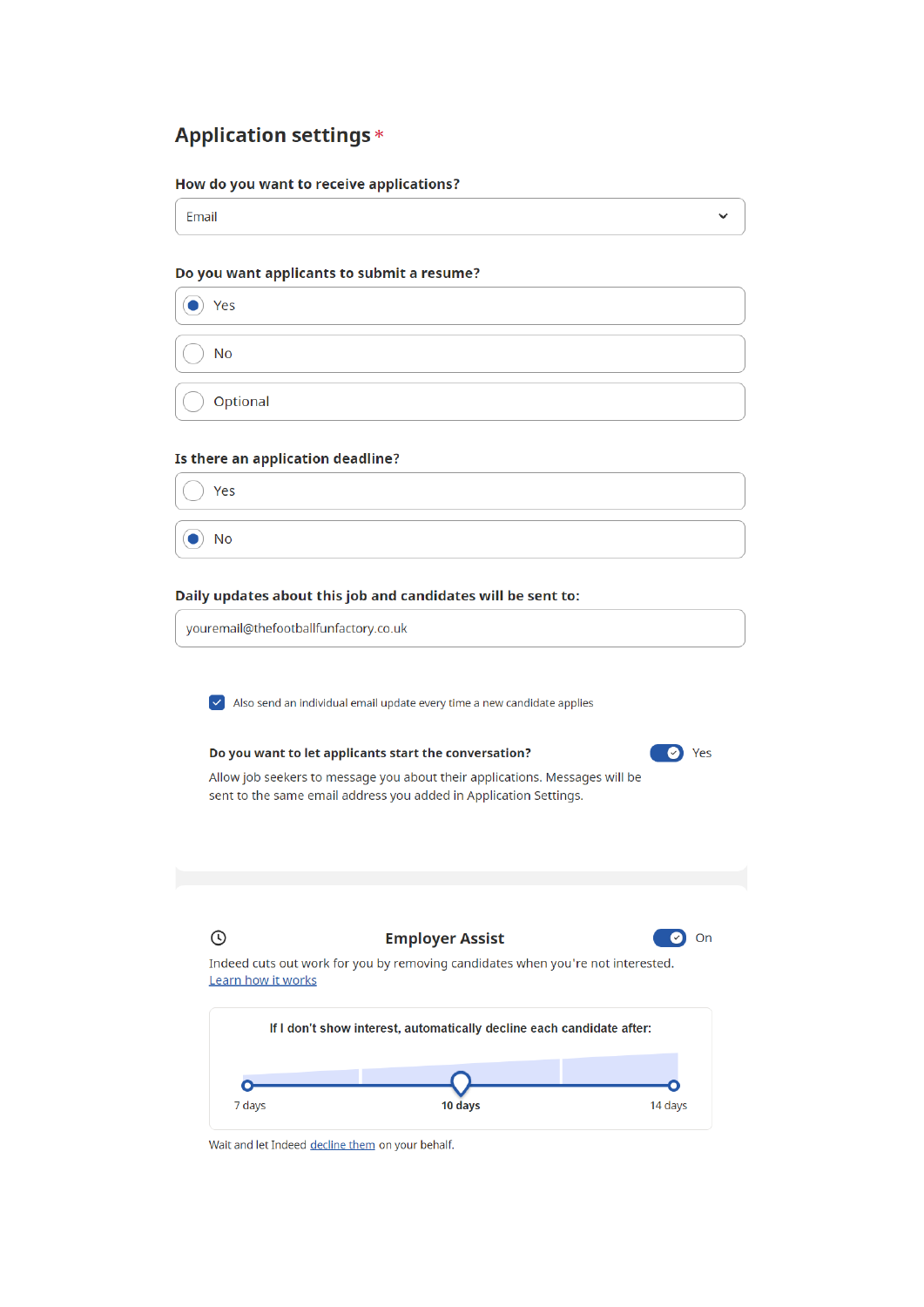# Job description \*

Describe the responsibilities of this job, required work experience, skills, or education.



**COPY & PASTE:** The Football Fun Factory provides incredible childhood football experiences in the form of evening Football Fun & Development sessions, Tots Football Fun classes, school holiday Football Fun Camps, birthday parties and events.

We are seeking to find highly motivated, enthusiastic and passionate football coaches to take on part-time self-employed coaching hours to help us increase the opportunities for children in the local community.

Candidates must have a minimum of their FA Level 1 in football coaching to be considered.

### Are you taking any additional COVID-19 precautions?

Let job seekers know how you're responding to COVID-19.

We are follow the Football Associations guidance for the safe return to football activity.

 $90 / 255$ 

**Click Continue.**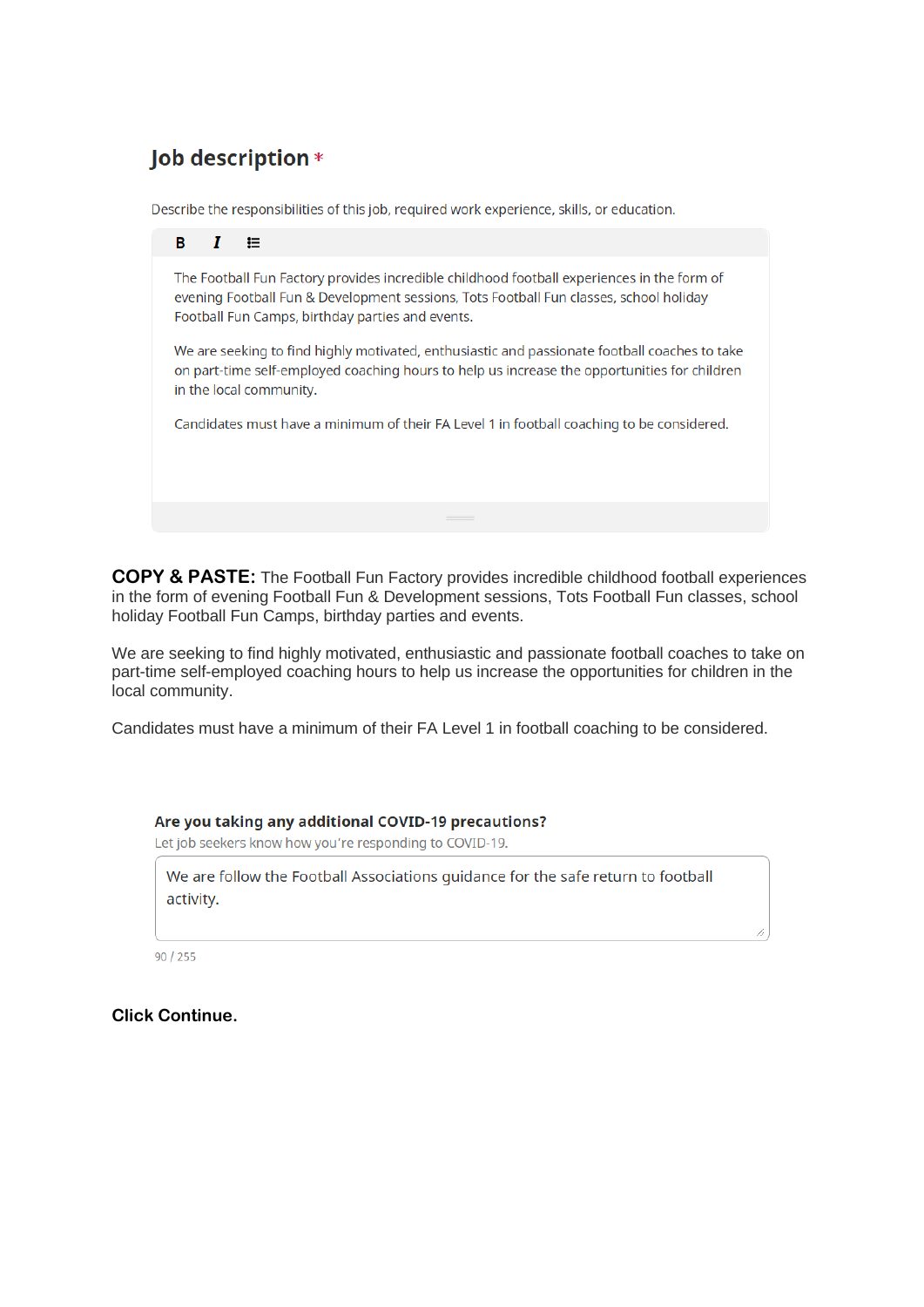# **Applicant qualifications**

### Ask applicants about their qualifications



You can ask jobseekers to confirm their years of experience, level of education, etc. Their answers are included as part of the application.



## **Automated skills assessments**



**Click Continue**